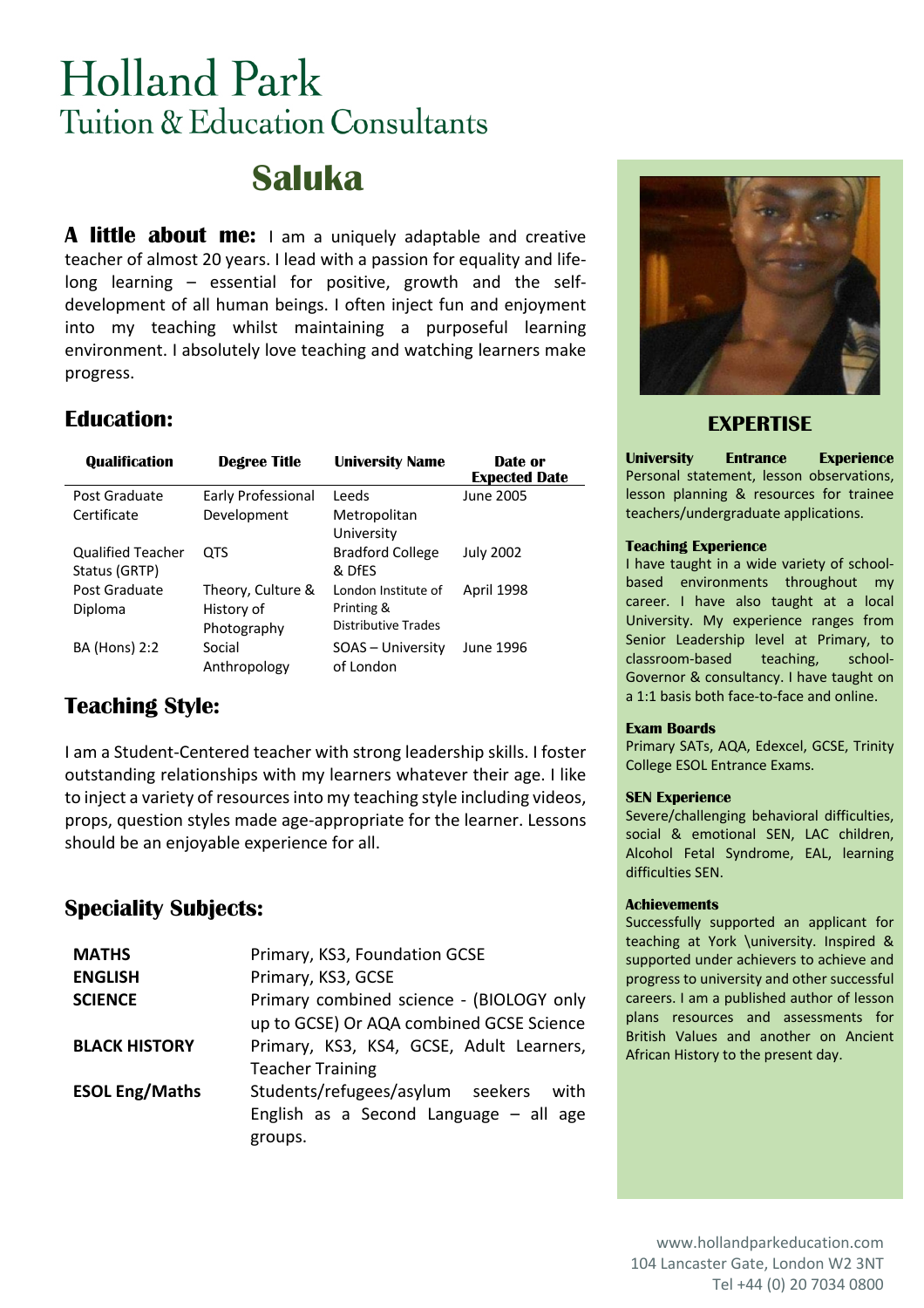## **Recommendations and Case Studies**

| <b>DATE</b>                             | <b>PURPOSE/</b>                                                                                                                                 | <b>OUTCOME</b>                                                                                                                                                                                                                                                                                                                                                                                                                                                                                                                                                                                                                                                                                                                                                                                                                                                                                                                                            |
|-----------------------------------------|-------------------------------------------------------------------------------------------------------------------------------------------------|-----------------------------------------------------------------------------------------------------------------------------------------------------------------------------------------------------------------------------------------------------------------------------------------------------------------------------------------------------------------------------------------------------------------------------------------------------------------------------------------------------------------------------------------------------------------------------------------------------------------------------------------------------------------------------------------------------------------------------------------------------------------------------------------------------------------------------------------------------------------------------------------------------------------------------------------------------------|
|                                         | <b>SUPPORT</b>                                                                                                                                  |                                                                                                                                                                                                                                                                                                                                                                                                                                                                                                                                                                                                                                                                                                                                                                                                                                                                                                                                                           |
| January<br>2020<br>To July<br>2020      | To teach and<br>accelerate<br>progress for a<br>mixed class of<br>ages 4 to 7 in a<br>private Jewish<br>Primary school.<br>(maternity<br>cover) | You have been an excellent<br>teacher and have tackled well with<br>both understanding and<br>appreciating our community while<br>teaching mixed classes within<br>Reception, Year 1, 2 and a year 3<br>SEN child which is a demanding<br>role. You have led the Early Years<br>and KS1 curriculum teaching well<br>and the children have enjoyed your<br>varied lessons and have responded<br>well to your classes. (Head)                                                                                                                                                                                                                                                                                                                                                                                                                                                                                                                               |
| January<br>2017 to<br>September<br>2017 | <b>British Values</b><br>author                                                                                                                 | "Absolutely brilliant. This is a superb<br>set of lessons which encompasses<br>British Values and really highlights<br>the importance of understanding<br>how British Values permeate<br>throughout [students'] lives. It is well-<br>resourced and planned - a fine<br>resource to use in a number of<br>different ways Excellent<br>worksheets/scheme of work which<br>is very detailed, shows excellent<br>links between lessons and include a<br>number of excellent external links<br>The quiz questions are very good -<br>these can be used as a starter or<br>plenary, group activities - very<br>good coverage of British<br>ValuesThe lessons are varied and<br>wonderfully engaging - it is an<br>incredibly interesting topic and they<br>clearly lend themselves to thought-<br>provoking study can be done<br>independently at home, in school,<br>in groups, therefore making it<br>extremely versatile"<br>(D Taborda, Deputy Head & Peer |
|                                         |                                                                                                                                                 | Reviewer)                                                                                                                                                                                                                                                                                                                                                                                                                                                                                                                                                                                                                                                                                                                                                                                                                                                                                                                                                 |
| 23.01.2018                              | To plan and run<br>a whole school<br>assembly on<br>PHSE & self-<br>responsibility<br>and contribute<br>to whole school<br>improvement.         | Saluka ran an assembly on self-<br>responsibility. There was some good<br>questioning and the children<br>engaged well. There was constant<br>praise for children doing the right<br>thing and reminders about the<br>expectation of behaviour in<br>assembly. (Deputy)                                                                                                                                                                                                                                                                                                                                                                                                                                                                                                                                                                                                                                                                                   |
| 14.04.2008                              | To lead & run<br>"Kids@Uni"<br>encouraging<br>primary<br>children to                                                                            | Feedback from Year 5 pupils:<br>-every child "loved it"!                                                                                                                                                                                                                                                                                                                                                                                                                                                                                                                                                                                                                                                                                                                                                                                                                                                                                                  |

#### **PLEASE SEE LINK BELOW FOR PROFESSIONAL AUTHOR FEEDBACK:**

https://zigzageducation.co.uk/synopses/8388 british-values-e-learning?pod=8388